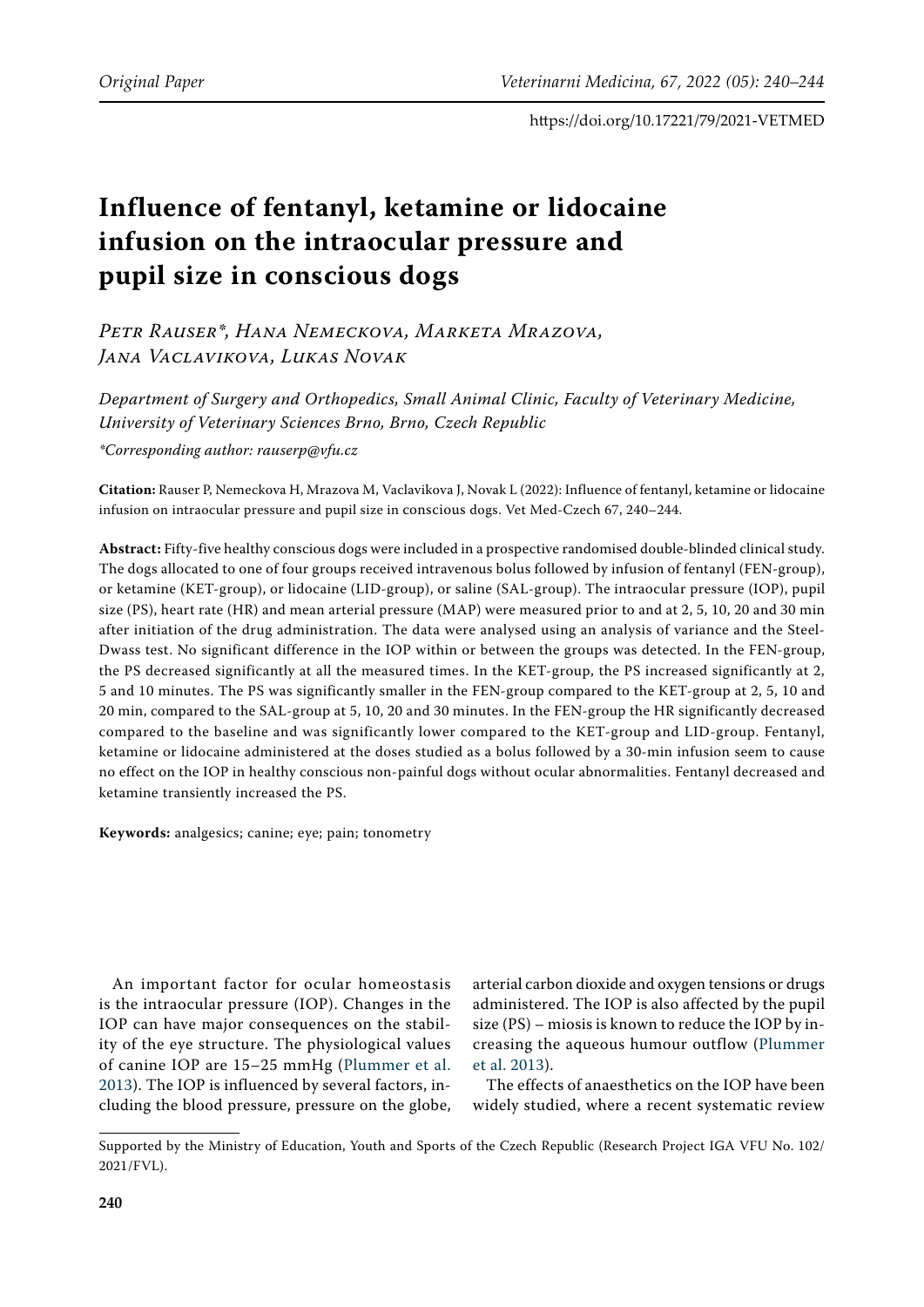has been published [\(Pierce-Tomlin et al. 2020](#page-4-1)). However, information on the effects of separately administered analgesics on the IOP is sporadic.

Pain management is an essential component of painful conditions. Frequently used analgesics in dogs include fentanyl, ketamine, and lidocaine. One of the adverse reactions of analgesics in dogs can be the influence on the IOP.

Fentanyl is a potent μ-opioid agonist, ketamine is an *N*-methyl-D-aspartate (NMDA) antagonist and lidocaine is a local anaesthetic. All of these drugs are administered continuously intravenously to achieve sufficient analgesia. Fentanyl administered as a bolus in doses of 0.01 mg/kg has been shown to increase the IOP and decrease the pupil size (PS) within 10 minutes ([Mrazova et al.](#page-4-2)  [2018\)](#page-4-2). Ketamine administered as a bolus in doses of 5 mg/kg [\(Hofmeister et al. 2006a\)](#page-4-3) or 20 mg/kg [\(Kovalcuka et al. 2013](#page-4-4)) has been shown to increase the IOP and PS. Systemic intravenous administration of lidocaine at 2 mg/kg also increased the IOP [\(Hofmeister et al. 2006b\)](#page-4-5).

Although the effect of fentanyl, ketamine and lidocaine on the IOP and PS has been described, the doses studied differ from those used in clinical practice ([Mathews et al. 2018](#page-4-6)).

In addition, in previously published studies, the drugs were administered without a subsequent continuous infusion.

The aim of this study was to investigate the 30-min effects of fentanyl, ketamine, or lidocaine administered at commonly used analgesic doses by a single bolus injection followed by infusion on the IOP and PS in healthy dogs, which have not been published yet. It was hypothesised that fentanyl or ketamine would each induce an increase in the IOP, all the drugs would be associated with changes in the PS.

## **MATERIAL AND METHODS**

This prospective randomised "double-blinded" study was performed in accordance with the consent of the Ethics Committee of the University of Veterinary Sciences Brno, Czech Republic. The animal owners provided informed consent to have their animals participate in the study. The study protocol was adopted from our previous study ([Rauser et al. 2019](#page-4-7)), to which it directly follows, complements and extends.

#### **Study animals**

A total of 55 healthy dogs aged 2–8 years and weighing 5–20 kg undergoing periodontal treatment were included. All the dogs had an American Society of Anesthesiologists physical status I or II. They were classified healthy based on the medical history, physical examination, and complete blood analysis. The dogs were fasted for 12 h, with free access to water.

All the dogs were prepared for the periodontal treatment. All the measurements were performed in the awake animals before the administration of sedatives. An ophthalmic examination, including a Schirmer tear test I (STT-I), applanation tonometry, slit lamp biomicroscopy, gonioscopy and indirect ophthalmoscopy was performed by an experienced ophthalmologist. Only dogs without eye abnormalities, with an IOP measured at 15–25 mmHg prior to the sedation and an STT-I higher than 12 mm/min were included. Brachycephalic breeds were excluded.

## **Procedure**

Randomising software ([www.randomizer.org\)](http://www.randomizer.org) was used to allocate the animals into four groups – fentanyl (FEN-group, *n* = 15), ketamine (KET-group,  $n = 15$ ), lidocaine (LID-group,  $n = 15$ ) and control – saline (SAL-group,  $n = 10$ ) groups. An intravenous cannula was placed into the cephalic vein in all the dogs. After 10 min, the intraocular pressure (IOP), pupil size (PS), heart rate (HR) and mean arterial pressure (MAP) were measured and recorded (baseline).

A fentanyl (Fentanyl Torrex; Chiesi Pharmaceuticals, Vienna, Austria) bolus injection of 0.005 mg/kg was administered in the FEN-group over 20 s followed by a constant rate infusion of fentanyl of 0.005 mg/kg/h.

A ketamine (Narketan 100 mg/ml; Vetoquinol, Lure, France) bolus injection of 0.6 mg/kg was administered in the KET-group over 20 s followed by a constant rate infusion of ketamine of 0.6 mg/kg/h.

A lidocaine (Lidocaine 2%; Egis Pharmaceuticals Budapest, Hungary) bolus injection of 1 mg/kg was administered in the LID-group over 20 s followed by a constant rate infusion of lidocaine of 1 mg/kg/h.

A saline bolus injection of 0.3 ml/kg was administered in the SAL-group over 20 s followed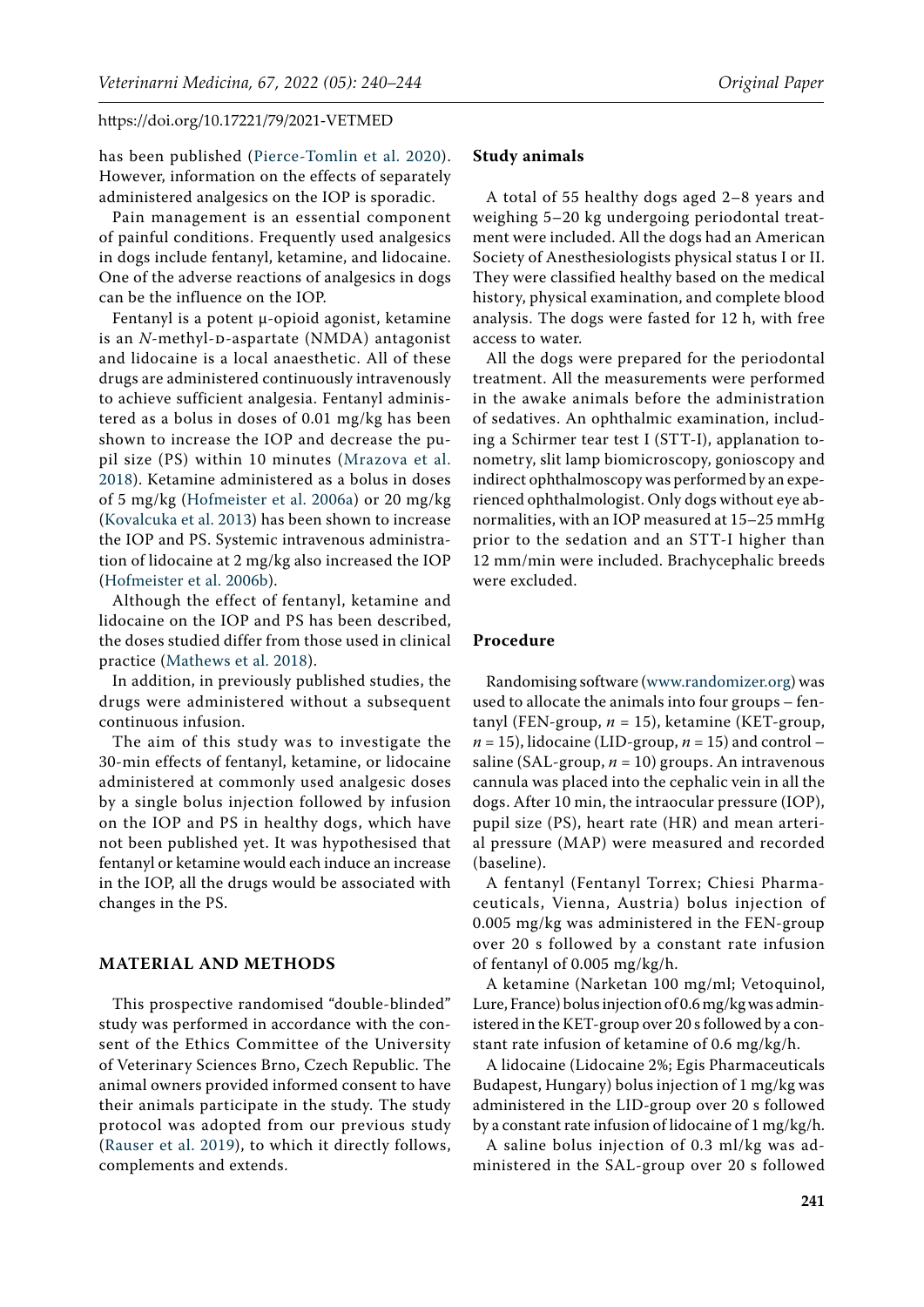by a constant rate infusion of saline of 2 ml/kg/h. All the drugs were diluted with saline to produce a total volume of 0.3 ml/kg for the bolus injection and 2 ml/kg/h for the subsequent infusion administered by an identical calibrated syringe infusion pump (Perfusor Compact; B. Braun, Melsungen, Germany).

All the data were collected in the morning after a 20-min acclimatisation period, in the same quiet room with no windows and constant light conditions.

All the dogs were maintained in that same room for the whole study period in a standing or sitting position without jugular vein or eye compression. The measurements were performed by the same person unaware of which drug had been administered and assistant.

In all the dogs, the IOP, PS, HR and MAP, always in that same order, were measured and recorded 5 min before (baseline) and 2, 5, 10, 20 and 30 min after the administration of the initial bolus followed by a constant rate infusion of all the above-mentioned drugs.

The IOP was measured using applanation tonometry (TonoPen XL; Medtronic, Minneapolis, USA). Prior to the measurement, a new rubber cover was placed and the tonometer was calibrated. In all the dogs, the IOP was measured only on the left eye. Three measurements with a 5% error were averaged and the result recorded. In all the dogs, the PS was measured only in the right eye using a pupilometer (Haab's pupilometer; Merck Sharp & Dohme, Kenilworrth, NJ, USA). The HR was measured by auscultation of the heart sounds over 30 s and multiplied by two. The MAP was measured noninvasively with vital function monitor (Cardel 9401; Midmark, Versailles, USA) by a cuff applied to the front limb, the cuff width was as 40% of the circumference of the limb.

After the measurements, the administration of the analgesics continued, the dogs were induced with general anaesthesia, given another analgetic and the periodontal treatment was started. After introduction to general anesthesia, no data were recorded.

## **Statistical analysis**

To determine the minimum sample size, the IOP parameter was used. For comparison of two means MedCalc (MedCalc, Ostend, Belgium) using

 $\alpha = 0.05$ ,  $\beta = 0.2$ , difference of means = 5 mmHg, standard deviation = 4 mmHg and a ratio of sample sizes  $= 1.5/1$  was applied. The test of the power indicated a minimal number of 14 dogs in each study group and 10 dogs in the control group.

All the data were analysed using InStat v3.06 (GraphPad, San Diego, USA), KyPlot v2.0 Beta 15 (KyensLab, Japan) and Excel 365 (Microsoft, Syracuse, USA). Anderson-Darling and Bartlett's tests were used to confirm the normal distribution of the data and homogeneity of variance, respectively. The data measured at 2, 5, 10, 20 and 30 min were compared to the baseline using an analysis of variance (ANOVA) for repeated measures with a Bonferroni correction. All the variables were compared between the groups at each specific time point using the Steel-Dwass test for multiple comparisons  $(P < 0.05)$ .

## **RESULTS**

A total of 55 dogs, 28 males and 27 females, aged  $5.3 \pm 3.6$  years, and weight  $11.4 \pm 6.3$  kg, were included. No significant differences were noted between the groups with respect to the sex, body weight, age, or measured variables at baseline.

No significant differences were observed in the IOP within or between the groups at any time points.

Relative to the baseline, the PS decreased significantly in the FEN-group at 2 min ( $P = 0.039$ ), 5 min (*P =* 0.006), 10 min (*P =* 0.006), 20 min (*P =* 0.001) and 30 min (*P =* 0.003), respectively ([Table 1\)](#page-3-0). In the KET-group, the PS increased significantly at 2 min ( $P = 0.025$ ), 5 min ( $P = 0.009$ ) and 10 min  $(P = 0.009)$  compared to the baseline. The pupil size was significantly smaller in the FEN-group compared to the KET-group at 2 min (*P =* 0.007), 5 min (*P =* 0.001), 10 min (*P =* 0.001) and 20 min  $(P = 0.005)$ , respectively. Likewise, the PS was significantly smaller in the FEN-group compared to the SAL-group at 5 min  $(P = 0.044)$ , 10 min (*P =* 0.032), 20 min (*P =* 0.038) and 30 min  $(P = 0.021)$ , respectively.

Relative to the baseline, the HR was significantly decreased in the FEN-group at 20 and 30 minutes. The HR in the FEN-group was significantly lower at 30 min compared to the KET-group, and at 2, 10, 20 and 30 min compared to the LID-group. No other significant differences in the measured parameters were observed.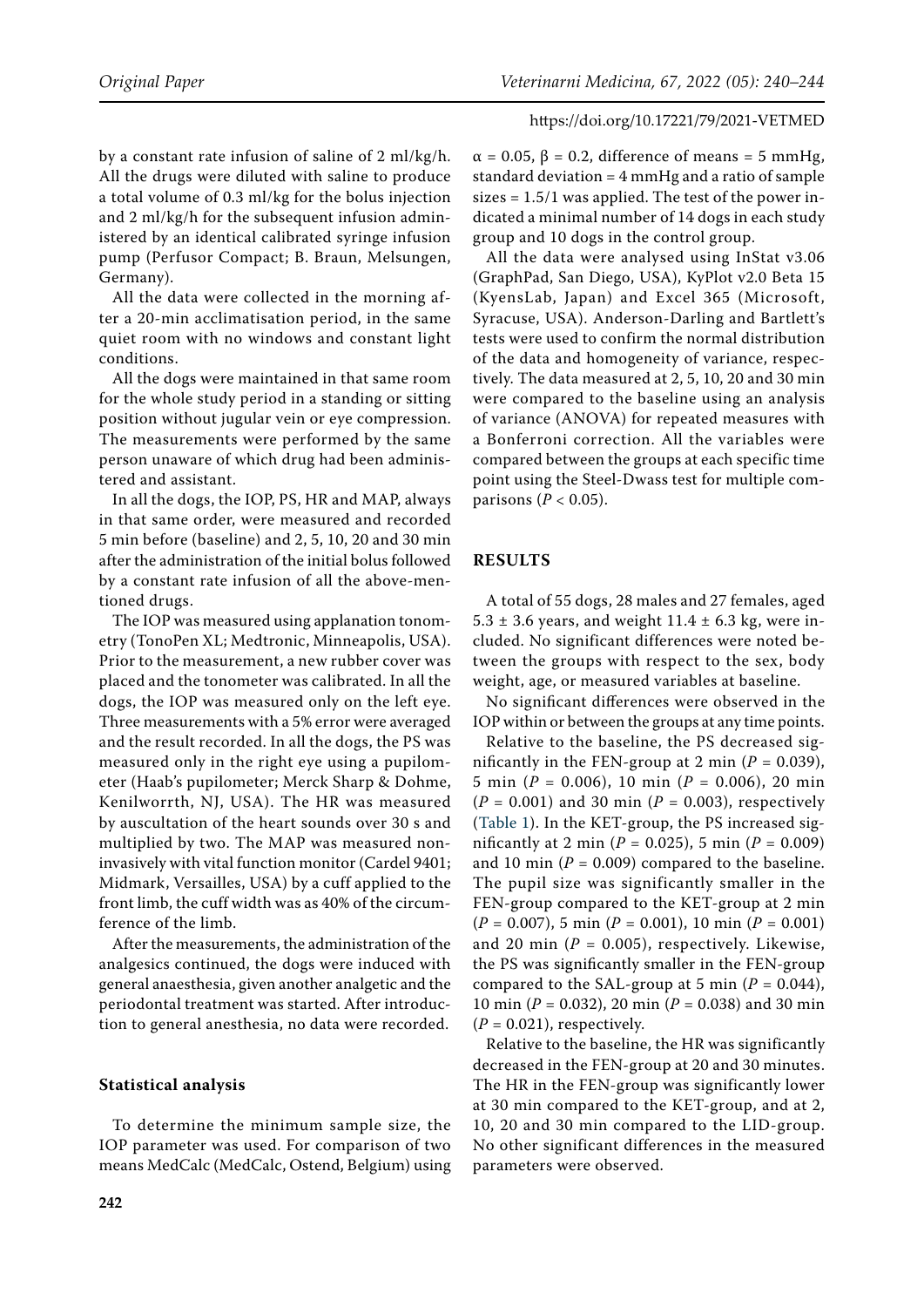<span id="page-3-0"></span>

| Table 1. Changes in the intraocular pressure (IOP), pupil size (PS), heart rate (HR) and mean arterial pressures (MAP) |
|------------------------------------------------------------------------------------------------------------------------|
| in 55 healthy conscious dogs after a fentanyl (FEN-group), ketamine (KET-group), lidocaine (LID-group) or saline       |
| (SAL-group) bolus injection followed by a 30-min infusion                                                              |

| Study group | Variable          | Time (minutes) |                          |                         |                        |                          |                 |
|-------------|-------------------|----------------|--------------------------|-------------------------|------------------------|--------------------------|-----------------|
|             |                   | Baseline       | 2                        | 5                       | 10                     | 20                       | 30              |
| FEN-group   | $IOP$ (mm $Hg$ )  | $22 \pm 4$     | $21 \pm 3$               | $22 \pm 4$              | $23 \pm 4$             | $22 \pm 4$               | $22 \pm 4$      |
|             | $PS$ (mm)         | $5 \pm 1$      | $5 \pm 1^{*}$            | $4 \pm 1$ <sup>**</sup> | $4 \pm 1^{**}$         | $4 \pm 1^{\ast +}$       | $4 \pm 1^{*5}$  |
|             | HR (beats/minute) | $111 \pm 25$   | $91 \pm 24$ <sup>9</sup> | $96 \pm 39$             | $91 \pm 20^9$          | $88 \pm 25$ <sup>*</sup> | $79 \pm 18^{4}$ |
|             | $MAP$ (mm $Hg$ )  | $120 \pm 32$   | $119 \pm 32$             | $128 \pm 25$            | $135 \pm 27$           | $116 \pm 24$             | $117 \pm 28$    |
| KET-group   | $IOP$ (mm $Hg$ )  | $21 \pm 4$     | $25 \pm 4$               | $25 \pm 5$              | $25 \pm 4$             | $25 \pm 4$               | $25 \pm 5$      |
|             | $PS$ (mm)         | $5 \pm 1$      | $6 \pm 1^+$              | $6 \pm 1$ <sup>+</sup>  | $6 \pm 1$ <sup>†</sup> | $5 \pm 1$                | $5 \pm 1$       |
|             | HR (beats/minute) | $110 \pm 23$   | $116 \pm 32$             | $120 \pm 30$            | $111 \pm 30$           | $114 \pm 36$             | $117 \pm 27$    |
|             | $MAP$ (mm $Hg$ )  | $121 \pm 41$   | $121 \pm 32$             | $136 \pm 31$            | $130 \pm 31$           | $124 \pm 26$             | $128 \pm 31$    |
| LID-group   | $IOP$ (mmHg)      | $22 \pm 3$     | $23 \pm 4$               | $23 \pm 5$              | $24 \pm 5$             | $23 \pm 5$               | $23 \pm 5$      |
|             | $PS$ (mm)         | $5 \pm 1$      | $5 \pm 1$                | $5 \pm 1$               | $5 \pm 1$              | $5 \pm 1$                | $5 \pm 1$       |
|             | HR (beats/minute) | $106 \pm 18$   | $125 \pm 35$             | $121 \pm 32$            | $121 \pm 22$           | $130 \pm 31$             | $116 \pm 21$    |
|             | $MAP$ (mm $Hg$ )  | $127 \pm 37$   | $152 \pm 41$             | $152 \pm 40$            | $143 \pm 38$           | $137 \pm 34$             | $129 \pm 31$    |
| SAL-group   | $IOP$ (mmHg)      | $22 \pm 4$     | $21 \pm 4$               | $22 \pm 4$              | $24 \pm 5$             | $23 \pm 4$               | $21 \pm 2$      |
|             | $PS$ (mm)         | $5 \pm 1$      | $5 \pm 1$                | $6 \pm 1$               | $6 \pm 1$              | $6 \pm 1$                | $6 \pm 1$       |
|             | HR (beats/minute) | $125 \pm 26$   | $119 \pm 35$             | $113 \pm 34$            | $106 \pm 16$           | $110 \pm 13$             | $101 \pm 23$    |
|             | $MAP$ (mm $Hg$ )  | $114 \pm 15$   | $124 \pm 30$             | $133 \pm 30$            | $142 \pm 43$           | $135 \pm 40$             | $132 \pm 37$    |

**\*** Significant decrease compared to the baseline; **†** Significant increase compared to the baseline; ‡ Significantly lower values compared to the KET-group; § Significantly lower values compared to the SAL-group; ¶ Significantly lower values compared to the LID-group; Data are expressed as the mean ± standard deviation

# **DISCUSSION**

The continuous administration of drugs maintains a stable plasma concentration avoiding reactions caused by the re-administration of boluses. In the present study, we did not notice an increase in the IOP with any of the administered drugs.

[Mrazova et al. \(2018\) d](#page-4-2)escribed significant increases in the IOP at 5 and 10 min after a bolus injection of fentanyl in dogs. However, they used a double dose compared to that used in the present study.

In dogs medicated with fentanyl, we detected a significant decrease in the PS at all the measured times. Pupil constriction has been described after administration of other μ-opioids in dogs ([Blaze](#page-4-8)  [et al. 2009](#page-4-8)), which is also consistent with the results of our study. Fentanyl decreases the PS by using either 0.01 mg/kg administered by a single injection, which was recorded by [Mrazova et al.](#page-4-2)  [\(2018\)](#page-4-2) or 0.005 mg/kg followed by 0.005 mg/kg/h within 30 min, which was detected in our study. Surprisingly, we did not find a decrease in the IOP despite a decrease in the PS caused by fentanyl.

The panting, often observed in our dogs, limits the interpretation of the respiratory frequency, therefore, we do not mention it. The changes in the HR observed in both our study and the study of [Mrazova et al. \(2018\) d](#page-4-2)id not affect the IOP. We also did not notice any significant changes in the blood pressure that could affect the IOP.

The increase in the IOP after the ketamine administration has been attributed to an increase in the extraocular muscle tone caused by ketamine [\(Pierce-Tomlin et al. 2020](#page-4-1)). In our study, we did not find an increase in the IOP using lower doses than in the previously mentioned studies ([Hofmeister](#page-4-3) [et al. 2006a](#page-4-3); [Kovalcuka et al. 2013](#page-4-4)). When ketamine at 10 mg/kg was combined with diazepam, there was a transient increase in the IOP ([Hofmeister](#page-4-3) [et al. 2006a\)](#page-4-3), when 15 mg/kg was combined with midazolam ([Ghaffari et al. 2010](#page-4-9)), there was no increase in the IOP. We did not detect a significant increase in the IOP after an injection of ketamine